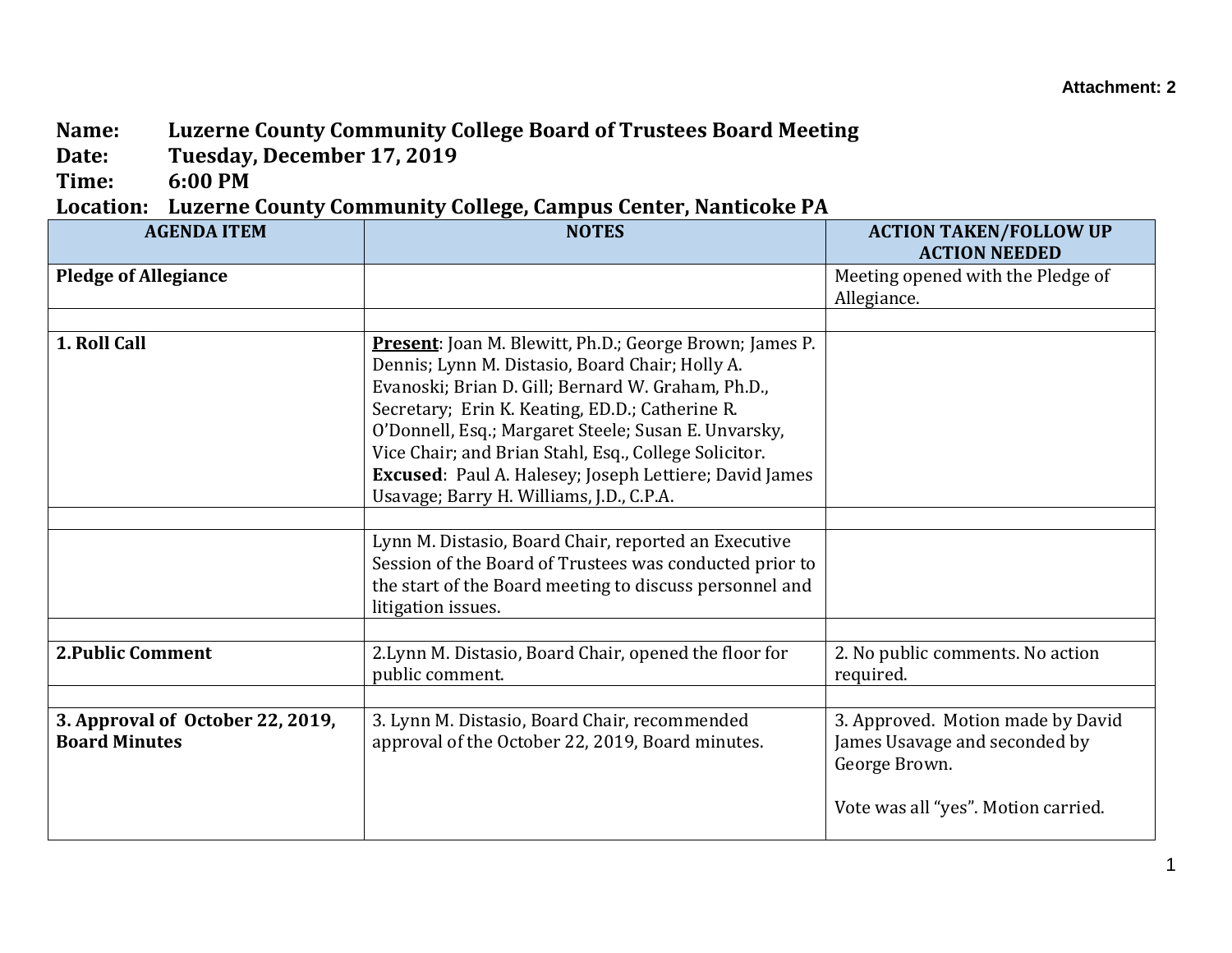| <b>AGENDA ITEM</b>                                      | <b>NOTES</b>                                                                                                                                                                                                                                                                                                                                   | <b>ACTION TAKEN/FOLLOW UP</b>                                                                                               |
|---------------------------------------------------------|------------------------------------------------------------------------------------------------------------------------------------------------------------------------------------------------------------------------------------------------------------------------------------------------------------------------------------------------|-----------------------------------------------------------------------------------------------------------------------------|
| 4. Approval of December 17, 2019<br><b>Board Agenda</b> | 4. Lynn M. Distasio Board Chair, recommended the<br>Luzerne County Community College Board of Trustees<br>approval the December 17, 2019 Board agenda.                                                                                                                                                                                         | <b>ACTION NEEDED</b><br>4. Approved. Motion made by Erin K.<br>Keating, Ed.D.; seconded by Susan E.<br>Unvarsky, Vice Chair |
|                                                         |                                                                                                                                                                                                                                                                                                                                                | Vote was all "yes". Motion carried.                                                                                         |
| 5. Report of Officers and Agents                        |                                                                                                                                                                                                                                                                                                                                                |                                                                                                                             |
| o Audit Report                                          | Lisa Ritter, MaherDuessel, stated the Financial<br>Statements, based on the audit and the report of the<br>auditors, the financial statements reported fairly and<br>that the College received an unmodified and clean<br>opinion.                                                                                                             | 5. No action required.                                                                                                      |
| President's Report<br>$\circ$                           | Thomas P. Leary, President, Luzerne County<br>Community College, was pleased to report the Associate<br>in Applied Science Early Childhood Education degree<br>program has earned continued National Association for<br>the Education of Young Children accreditation. This<br>program was awarded the full 7-year term, through July<br>2024. |                                                                                                                             |
|                                                         | The Luzerne County Community College Career Fire<br>Academy will honor the Wilkes-Barre Firefighter<br>Academy graduates at an induction ceremony<br>scheduled for Monday, December 23, 2019, at 10 a.m.<br>at the LCCC Public Safety Training Institute. All Board<br>members are welcome to attend.                                          |                                                                                                                             |
|                                                         | The LCCC Schulman Gallery held a special ceremony, in<br>observance of National Pearl Harbor Remembrance<br>Day, of an art display titled, "Never Forget" featuring<br>the private World War II collection of George R. Shadie                                                                                                                 |                                                                                                                             |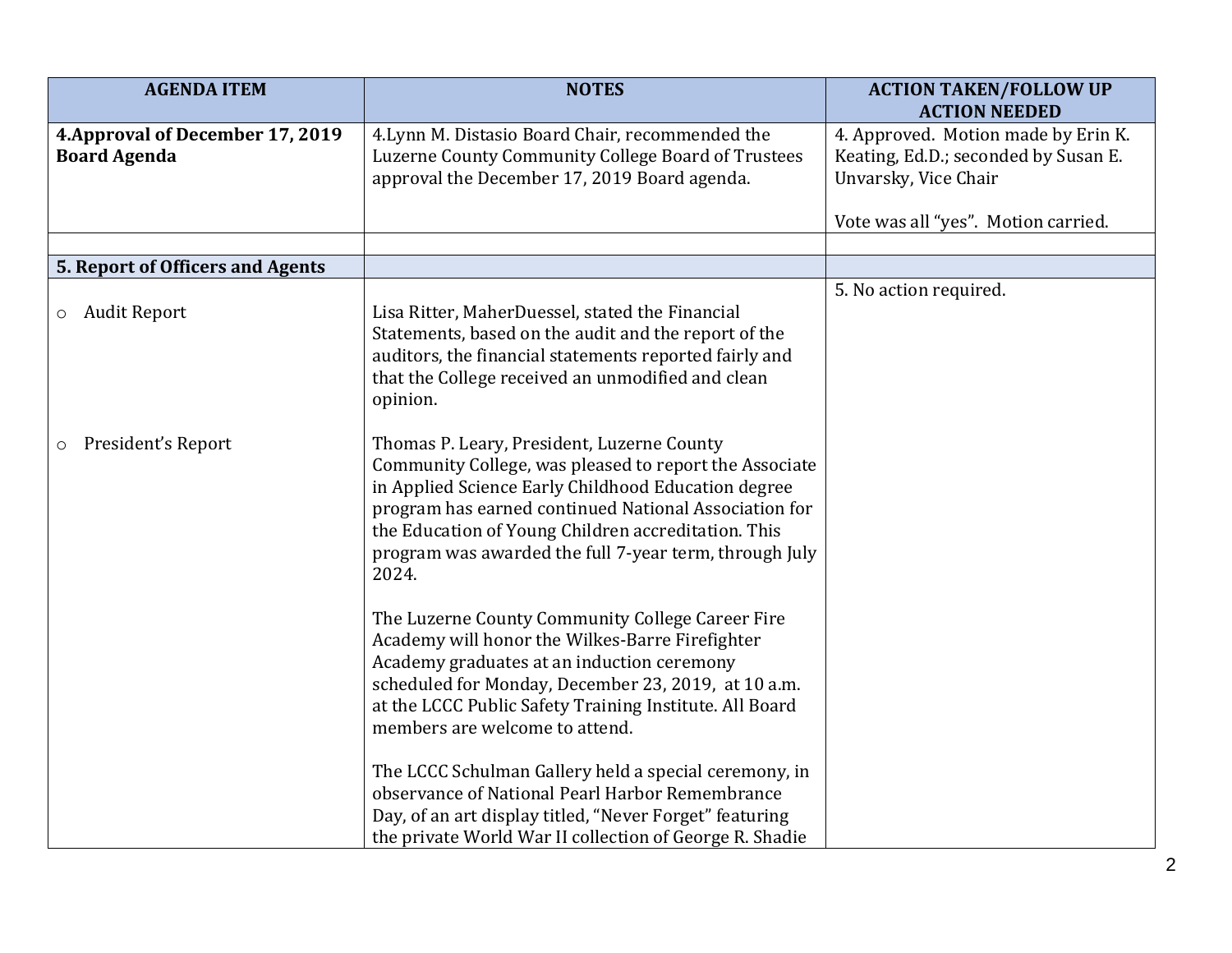| and son, Alex G. Shadie. One of the images included in                                                         |  |
|----------------------------------------------------------------------------------------------------------------|--|
| the exhibit is a portrait of the Pearl Harbor attack                                                           |  |
| signed by 7 Pearl Harbor survivors. President Leary                                                            |  |
| stated the display will conclude on Friday, December                                                           |  |
| $20th$ .                                                                                                       |  |
| Over the past six-weeks, several LCCC student clubs                                                            |  |
| and departments held a variety of holiday collections.                                                         |  |
| The BASIC Club coordinated the Heroes Christmas Tree                                                           |  |
| for our Veterans and a Diaper Drive for the McAuley                                                            |  |
| House in Plymouth. The Student Government                                                                      |  |
| Association and Psi Beta Psychology Club collected                                                             |  |
| winter jackets, scarves, hats, and gloves. The                                                                 |  |
| <b>Communications Arts Department accepted donations</b><br>of art supplies for children in need. The Wellness |  |
| Committee collected sensory items for students with                                                            |  |
| autism. The Adult Learners and NAACP Clubs accepted                                                            |  |
| donations of new, unwrapped gifts for the U.S. Marine                                                          |  |
| Corps' Toys for Tots campaign; and, the Criminal                                                               |  |
| Justice Program collected donations of food new toys,                                                          |  |
| clothing, gift cards, and health & beauty products for                                                         |  |
| the local Domestic Violence Shelter. The 3rd Annual                                                            |  |
| Head Start Gift Collection was once again a huge                                                               |  |
| success. Through the generosity of our faculty, staff and                                                      |  |
| students 54 children enrolled in Head Start at Luzerne                                                         |  |
| County Community College will have a much brighter                                                             |  |
| holiday. In addition, gifts were also provided to four                                                         |  |
| Head Start families.                                                                                           |  |
| President Leary expressed his appreciation to the                                                              |  |
| students, faculty and staff at Luzerne County                                                                  |  |
| Community College for their generosity and support                                                             |  |
| during this holiday season.                                                                                    |  |
|                                                                                                                |  |
|                                                                                                                |  |
|                                                                                                                |  |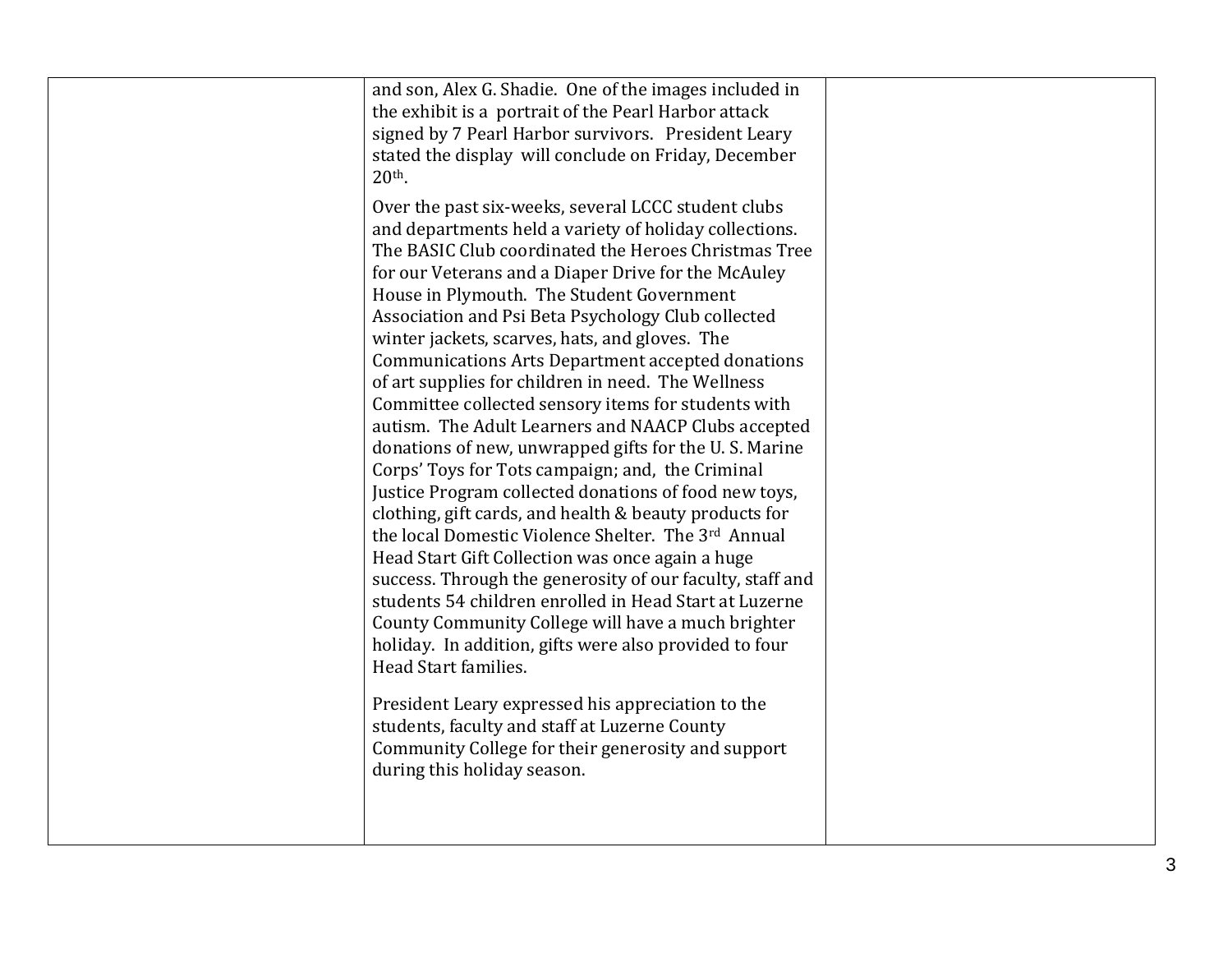| Treasurer's Report<br>$\circ$       | Cheryl Baur, Vice President of Finance, reported the<br>current fund income is running \$60,000 underbudget;<br>tuition revenue is down \$394,000 from prior year.<br>Seminar income is higher than projected, and interest<br>income increased \$72,000.<br>Expenses are running \$780,000 underbudget by due to<br>salary decreases as a result of vacancies and<br>retirements. Benefits are running slightly over<br>projections, related to timing issues. Bookstore Income<br>is \$90,000 underbudget; however, we received our<br>quarterly commission report which indicates we are<br>running as projected. Food Service is operating<br>\$15,000 underbudget; expenditures are \$24,000<br>underbudget, and Plant Fund is \$150,000 over budget.                                                                               |  |
|-------------------------------------|------------------------------------------------------------------------------------------------------------------------------------------------------------------------------------------------------------------------------------------------------------------------------------------------------------------------------------------------------------------------------------------------------------------------------------------------------------------------------------------------------------------------------------------------------------------------------------------------------------------------------------------------------------------------------------------------------------------------------------------------------------------------------------------------------------------------------------------|--|
| <b>Foundation Report</b><br>$\circ$ | Rebecca Brominski, Executive Director, Institutional<br>Advancement and Foundation, reported through the<br>generosity of donors, trustees, foundation board,<br>faculty and staff, the Foundation was able to assist 436<br>students with scholarships, textbook purchases and bus<br>passes in the amount of \$306,000 during the Fall 2019<br>semester. In addition, the Peter J. Lello Food Bank<br>served 425 visitors throughout the Fall 2019 semester.<br>The Foundation received \$1,000 EITC Funds from<br>Fidelity Bank, UGI Utilities, and Medico Industries to<br>support LCCC's Early College program, STEM summer<br>camps and Math Ready program.<br>Scholarship Updates: An additional gift in the amount of<br>\$5,000 from Mr. Joseph A. Paglianite was made in an<br>effort to increase his scholarship endowment to |  |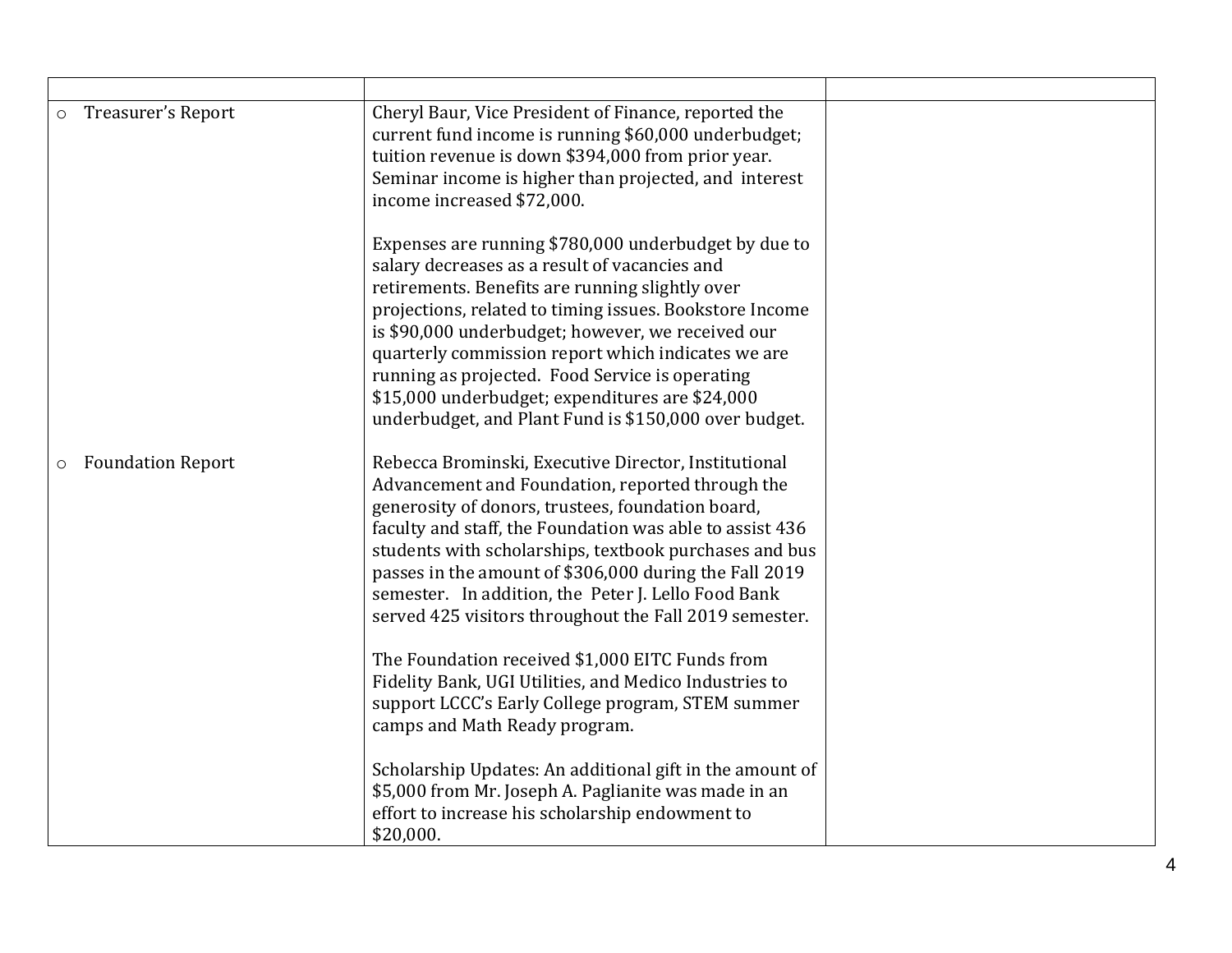| <b>Foundation Report (continued)</b><br>$\circ$                   | A new scholarship will be created, by the current                                                                   |                                                                           |
|-------------------------------------------------------------------|---------------------------------------------------------------------------------------------------------------------|---------------------------------------------------------------------------|
|                                                                   | nursing staff and friends, to honor the memory of Peggy<br>Sosnak, long-time member of the College's nursing staff. |                                                                           |
|                                                                   |                                                                                                                     |                                                                           |
|                                                                   | As President Leary reported, the LCCC Schulman                                                                      |                                                                           |
|                                                                   | Gallery held a special ceremony, in observance of<br>National Pearl Harbor Remembrance Day, of an art               |                                                                           |
|                                                                   | display titled, "Never Forget" featuring the private                                                                |                                                                           |
|                                                                   | World War II collection of George R. Shadie and son,                                                                |                                                                           |
|                                                                   | Alex G. Shadie. We thank Mr. Shadie and son for                                                                     |                                                                           |
|                                                                   | sharing their collection with LCCC.                                                                                 |                                                                           |
|                                                                   | The next show will be the Faculty and Alumni Art Show                                                               |                                                                           |
|                                                                   | scheduled for January 24, 2020 and will run until the                                                               |                                                                           |
|                                                                   | month of February.                                                                                                  |                                                                           |
|                                                                   | On behalf of the Foundation and the Students we serve,                                                              |                                                                           |
|                                                                   | Mrs. Brominski thanked the LCCC Board of Trustees for                                                               |                                                                           |
|                                                                   | their continued support.                                                                                            |                                                                           |
|                                                                   |                                                                                                                     |                                                                           |
| <b>6. Report of the Executive</b><br>Committee                    |                                                                                                                     |                                                                           |
|                                                                   | 6. Board Chair Distasio stated there were no action                                                                 | 6. No action required.                                                    |
|                                                                   | items to present at this time.                                                                                      |                                                                           |
| 7. Report of the Academic                                         |                                                                                                                     |                                                                           |
| <b>Committee</b>                                                  |                                                                                                                     |                                                                           |
| 7A. Recommendation to Approve<br>Program Additions, Deletions and | 7A. Bernard W. Graham, Ph.D., Chair, LCCC Academic<br>Committee, recommend the Luzerne County Community             | 7A. Approved. Motion made by Joan M.<br>Blewitt, Ph.D; seconded by George |
| Modifications                                                     | College Board of Trustees approve the Program                                                                       | Brown.                                                                    |
|                                                                   | Additions, Deletions, and Modifications report approving                                                            |                                                                           |
|                                                                   | the addition of the Digital Marketing (CS.DMA)                                                                      | Vote was all "yes". Motion carried.                                       |
|                                                                   | program.                                                                                                            |                                                                           |
|                                                                   |                                                                                                                     |                                                                           |
|                                                                   |                                                                                                                     |                                                                           |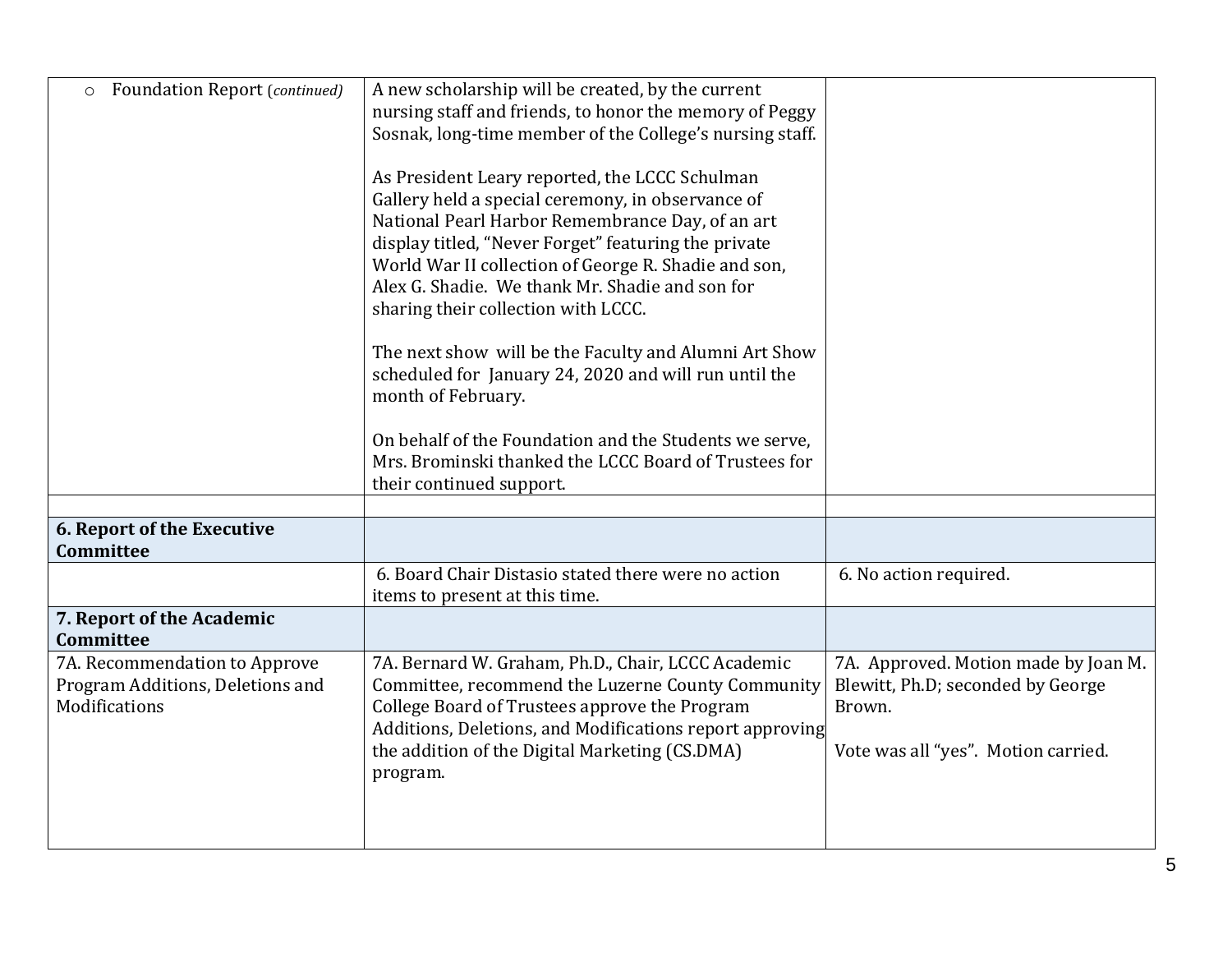| <b>AGENDA ITEM</b>                                                   | <b>NOTES</b>                                                                                                                                                                                                                                                                      | <b>ACTION TAKEN/FOLLOW UP</b><br><b>ACTION NEEDED</b>                                             |
|----------------------------------------------------------------------|-----------------------------------------------------------------------------------------------------------------------------------------------------------------------------------------------------------------------------------------------------------------------------------|---------------------------------------------------------------------------------------------------|
| 8. Report of the Finance<br>Committee                                |                                                                                                                                                                                                                                                                                   |                                                                                                   |
|                                                                      | Susan E. Unvarsky, Vice Chair, presented the Finance<br>Committee report.                                                                                                                                                                                                         |                                                                                                   |
| 8A. Summary of Payments                                              | 8A. Recommend the Luzerne County Community<br>College Board of Trustees approve the summary of<br>payments as presented.                                                                                                                                                          | 8A. Approved. Motion made by<br>Bernard W. Graham, Ph.D., Secretary;<br>seconded by George Brown. |
|                                                                      |                                                                                                                                                                                                                                                                                   | Vote was all "yes". Motion carried.                                                               |
| 8B. RFP for Lease and or Sale of<br>Radio Frequencies                | 8B. Recommend Luzerne County Community College<br>Board of Trustees approve the proposal to Soniq Wave<br>in the amount of \$3,000,000.00.                                                                                                                                        | 8B. Approved. Motion made by Joan M.<br>Blewitt, Ph.D.; seconded by Brian Gill.                   |
|                                                                      |                                                                                                                                                                                                                                                                                   | Vote was all "yes". Motion carried.                                                               |
| 8C. Ratification of Educational<br>Conference Center Change Order #9 | 8C. Recommend the Luzerne County Community<br>College Board of Trustees ratify and reaffirm approval<br>of change order #9 to Champion Builders, Inc. in the                                                                                                                      | 8C. Approved. Motion made by Erin K.<br>Keating, Ed.D.; Joan M. Blewitt, Ph.D.                    |
|                                                                      | amount of \$66,471.00 for additional work identified<br>during renovation, additional architectural fees<br>associated with the new project cost in the amount of<br>\$3,988.26. The total costs associated with the change<br>order total \$70,459.26 and will be covered by the | Vote was all "yes". Motion carried.                                                               |
|                                                                      | savings associated with previously approved funds.<br>The Board of Trustees, by majority vote, approved the<br>change order by poll vote on November 18, 2019.                                                                                                                    |                                                                                                   |
| 8D. Recommendation to Approve<br><b>Administrative Policy</b>        | 8D. Recommend the Luzerne County Community<br>College Board of Trustees approve the administrative<br>policy, Direct Deposit Policy.                                                                                                                                              | 8D. Approved. Motion made by Holly<br>Evanoski; seconded by Erin K. Keating,<br>Ed.D.             |
|                                                                      |                                                                                                                                                                                                                                                                                   | Vote was all "yes". Motion carried.                                                               |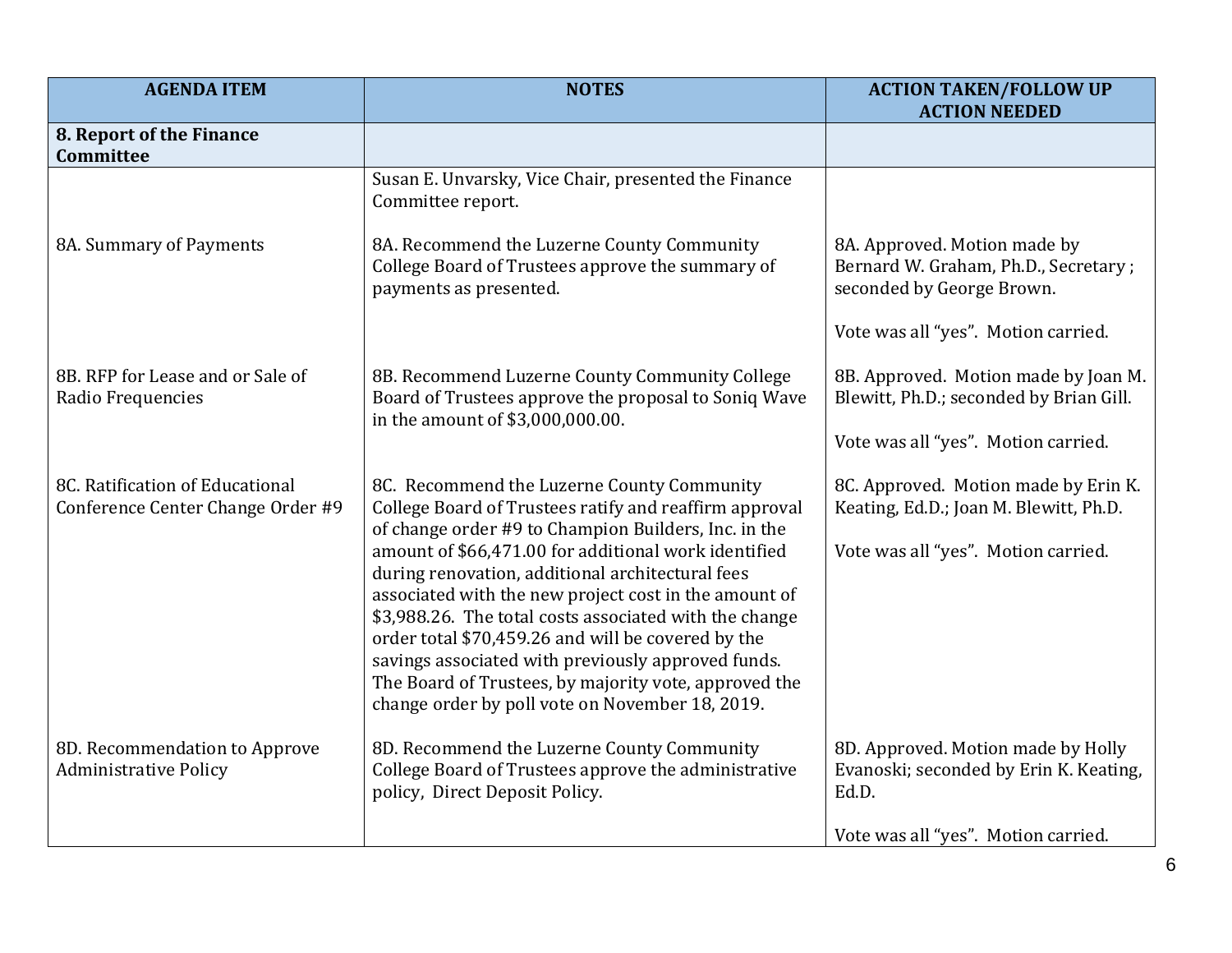| <b>AGENDA ITEM</b>                                                                                                             | <b>NOTES</b>                                                                                                                                                                                   | <b>ACTION TAKEN/FOLLOW UP</b><br><b>ACTION NEEDED</b>                                                                            |
|--------------------------------------------------------------------------------------------------------------------------------|------------------------------------------------------------------------------------------------------------------------------------------------------------------------------------------------|----------------------------------------------------------------------------------------------------------------------------------|
|                                                                                                                                |                                                                                                                                                                                                |                                                                                                                                  |
| 9. Report of the Human Resources<br>Committee                                                                                  |                                                                                                                                                                                                |                                                                                                                                  |
| 9A. Approval of the Revised<br><b>Administrative Policies</b><br><b>Animals on Campus Policy</b><br>Drug Free Workplace Policy | 9A. Committee Chair Halesey recommended the<br>Luzerne County Community College Board of Trustees<br>approve the revised Animals on Campus and Drug Free<br>Workplace administrative policies. | 9A. Approved. Motion made by Susan<br>E. Unvarsky, Vice Chair; seconded by<br>Brian Gill.<br>Vote was all "yes". Motion carried. |
| 10. Report of the Legislative,                                                                                                 |                                                                                                                                                                                                |                                                                                                                                  |
| <b>Economic and Public Affairs</b><br>Committee                                                                                |                                                                                                                                                                                                |                                                                                                                                  |
|                                                                                                                                | 10. Committee Chair O'Donnell noted there was no action                                                                                                                                        | 10. No action required.                                                                                                          |
|                                                                                                                                | items/report to present at this time.                                                                                                                                                          |                                                                                                                                  |
|                                                                                                                                |                                                                                                                                                                                                |                                                                                                                                  |
|                                                                                                                                | <b>Informational Items</b>                                                                                                                                                                     |                                                                                                                                  |
| 1. Unfinished Business-Previous<br>Meeting                                                                                     | 1.N/A                                                                                                                                                                                          | 1. No action required.                                                                                                           |
| 2.Informational-Executive Committee                                                                                            | 2. N/A                                                                                                                                                                                         | 2. No action required.                                                                                                           |
|                                                                                                                                |                                                                                                                                                                                                |                                                                                                                                  |
| 3.Informational- Human Resources<br>Committee                                                                                  | 3. Information on appointments and leave reports are<br>included with the Board agenda.                                                                                                        | 3. No action required.                                                                                                           |
|                                                                                                                                |                                                                                                                                                                                                |                                                                                                                                  |
| 4. Communications                                                                                                              | 4. Lynn M. Distasio, Board Chair noted all communications<br>were included in the Board meeting packets.                                                                                       | 4. No action required.                                                                                                           |
|                                                                                                                                | On behalf of the Board of Trustees, Board Chair Distasio<br>wished President Leary and the President's Leadership                                                                              |                                                                                                                                  |